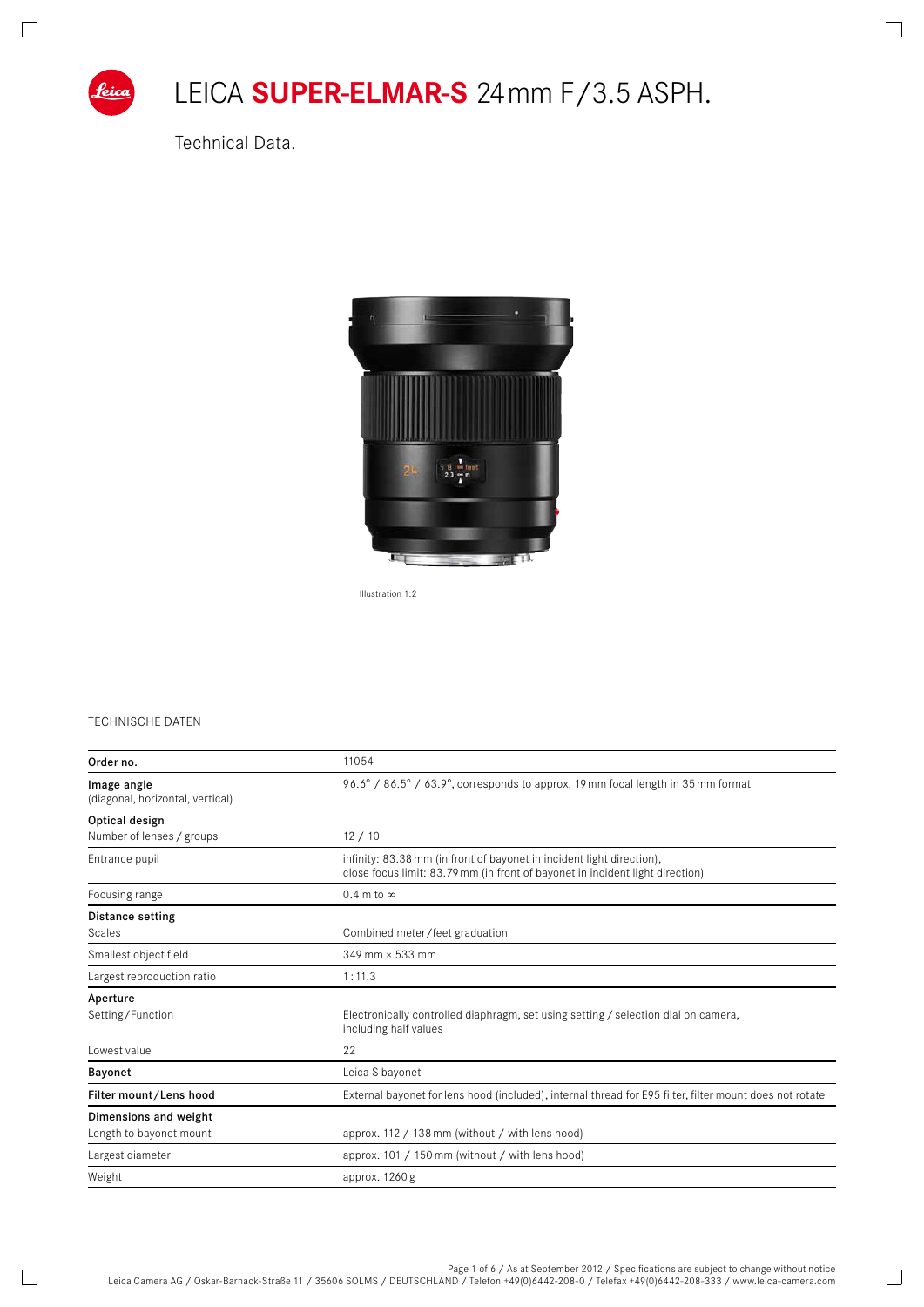

## LEICA **Super-Elmar-S** 24mm f/3.5 ASPH.

#### ENGINEERING DRAWING LEGEND CONTROL CONTROL CONTROL CONTROL CONTROL CONTROL CONTROL CONTROL CONTROL CONTROL CONTROL CONTROL CONTROL CONTROL CONTROL CONTROL CONTROL CONTROL CONTROL CONTROL CONTROL CONTROL CONTROL CONTROL CON

ASPH.

ASPH.

**Floating** Floating Element



Illustration 1:2

The Leica Super-Elmar-S 24mm f/3.5 ASPH. offers Leica S-Photographers a true super-wide-angle lens with an angle of view equivalent to that of a 19 mm in 35 mm photography. With a diagonal angle of view of 96.6°, it strongly emphasises perspectives and opens up any number of creative opportunities in areas such as architectural, landscape or interior photography.

Of the 12 elements in ten groups, five are manufactured from glasses with anomalous partial dispersion, and of these, three are fluoride lenses for the correction of chromatic aberrations. Two aspherical lenses located directly behind the iris and the aspherical surface of the front lens minimise monochromatic aberrations. To ensure consistent performance at all distances, only the middle, three-element group is used for focusing, whereby one of its lenses moves independently as a floating element.

This extremely elaborate construction is reflected in an unusually high degree of correction. The Leica Super-Elmar-S 24mm f/3.5 ASPH. has been optimised for maximum performance and shows very high resolution and contrast rendition from its initial aperture onwards at all focusing distances. Its extremely high imaging performance cannot be noticeably improved by stopping down. Particularly remarkable in view of its extreme angle of view and potential uses in architectural photography is that the Super-Elmar-S 24mm f/3.5 ASPH. is almost completely free from distortion and therefore guarantees optimum results with an absolute minimum of postprocessing effort.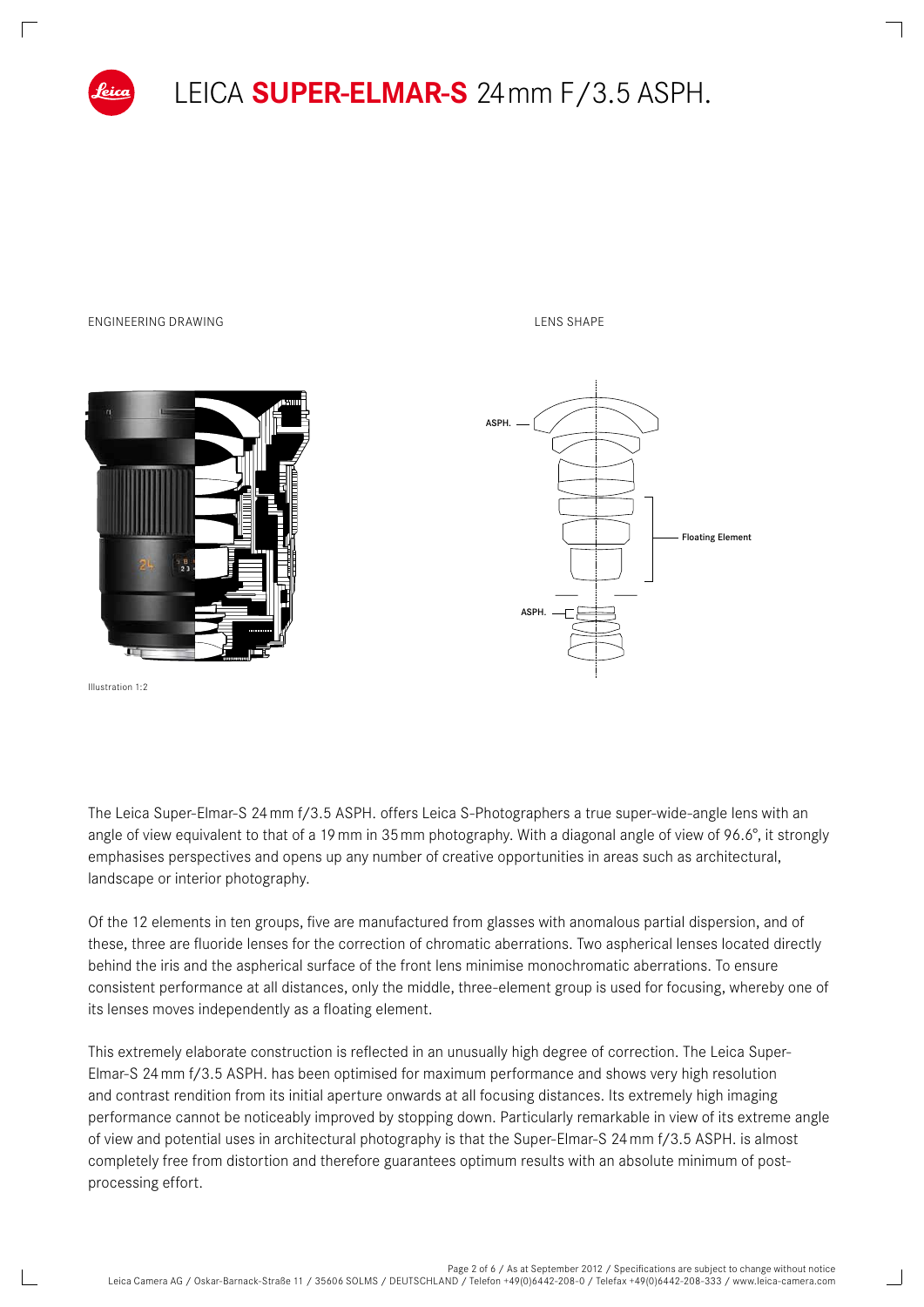



 $\qquad \qquad \Box$ 

 $\Box$ 

Lens with lens hood, illustration 1:2 Lens hood in transport position, illustration 1:2

Scope of delivery

Rear lens cover (Order no. 16020), Lens cover S (Order no. 16027), Lens pouch (Order no. 439-606.105-000), Lens hood (Order no. 12404)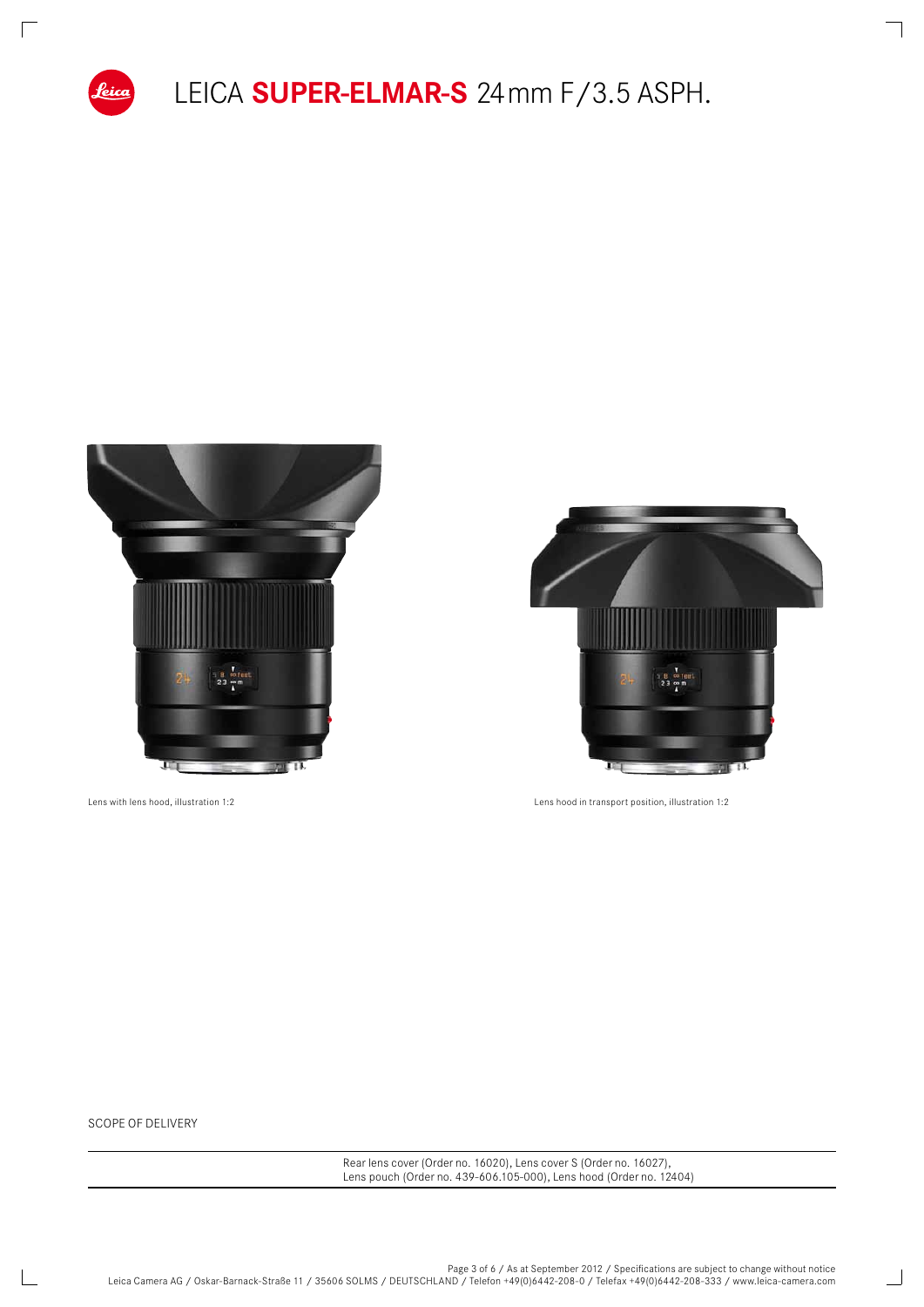

 $\sqrt{ }$ 

#### MTF diagrams



MTF GRAPHS The MTF is indicated both at full aperture and at f/5.6 and f/8 at long taking distances (infinity). Shown is the contrast in percentage for 5, 10, 20 and 40 lp/mm across the height of the 35mm film format, for tangential (dotted line) and sagittal (solid line) structures, in white light. The 5 and 10 lp/mm will give an indication regarding the contrast ratio for large object structures. The 20 and 40 lp/mm records the resolution of finer and finest object structures.

 $\Box$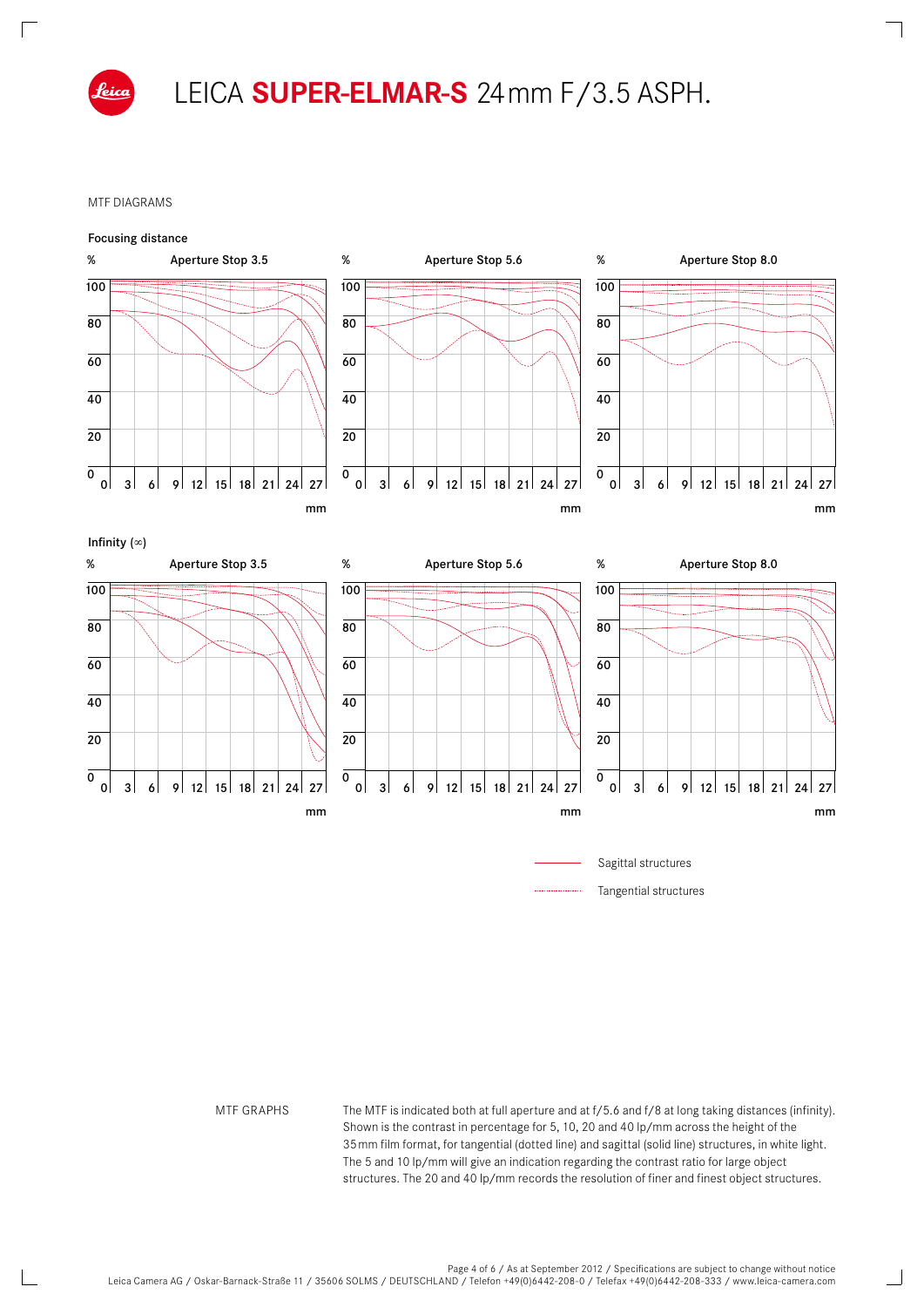

 $\sqrt{ }$ 

### LEICA **Super-Elmar-S** 24mm f/3.5 ASPH.

#### Vignetting-/Distortion diagram



#### Distortion & **VIGNETTING**

Distortion is the deviation of the real image height (in the picture) from the ideal image height. The relative distortion is the percentage deviation. The ideal image height results from the object height and the magnification. The image height of 27.04mm is the radial distance between the edge and the middle of the image field for the format 30mm × 45mm. The graph of the effective distortion illustrates the appearance of straight horizontal and vertical lines in the picture.

Vignetting is a continous decrease of the illumination to the edges of the image field. The graph shows the percentage loss of illumination over the image height. 100% means no vignetting.

 $\Box$